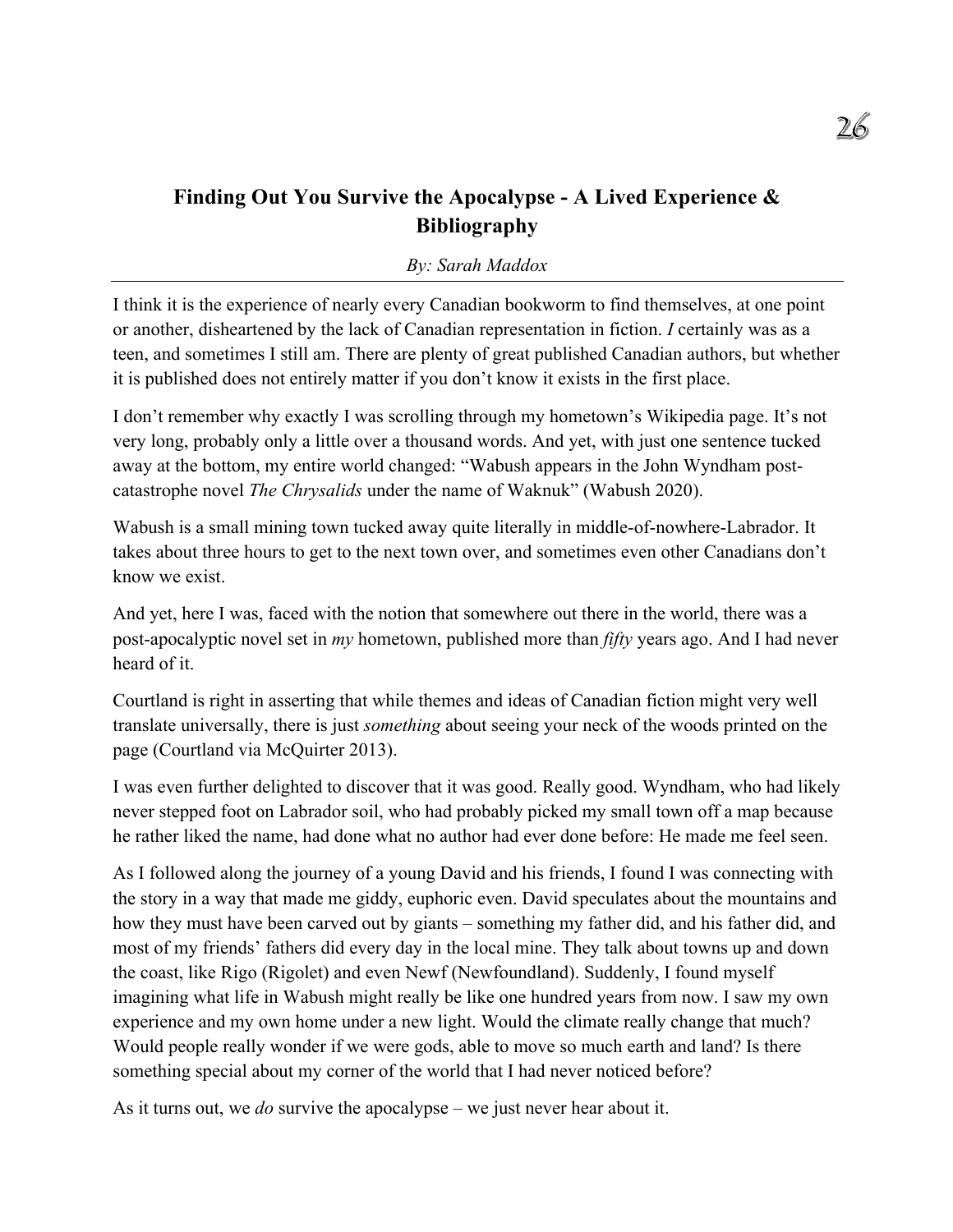Which had me wondering why? It was exhilarating, revolutionary – so why didn't anybody know about this? And why didn't I?

In all honesty, I felt cheated; having been made to read all kinds of horrible books in high school which I felt had nothing to do with me or where I lived – I would have loved to have been able to study *The Chrysalids*! Or really any Canadian fiction, dystopian or otherwise. I was immediately upset.

So much changed the day I realized that the stories my hometown had to offer were important and could be life changing. I had a pride for my small town that I had never felt before; I wanted to do so much more to help my community; I wanted every single resident to read this book and to know that we had a place in the world that seemed to me to have forgotten about us.

We know representation is important.

But the moral of the story is that dissemination of representation is just as important.

## **Bibliography of Canadian Dystopian Fiction**

### **Carrie Mac - The Triskelia Trilogy**

Mac, Carrie. (2006). The Droughtlanders. Puffin Canada.

Mac, Carrie. (2007). Retribution. Puffin Canada.

Mac, Carrie. (2008). The Droughtlanders. Puffin Canada.

The Triskelia Trilogy consists of three books: The Droughtlanders, Retribution, and Storm. It takes place in a dystopian future, set in North America, where the world has been destroyed by severe weather patterns. There are the privileged Keylanders and the shunned Droughtlanders. This trilogy deals with themes like water rights and other environmental concerns like bio-war. It follows the story of two twin brothers, Seth and Eli, who are put at odds when Seth is caught fraternizing with a Droughtlander.

## **Cherie Dimaline - The Marrow Thieves**

Dimaline, Cherie. (2017). The Marrow Thieves. Dancing Cat Books.

Set in a dystopian Canadian future, Indigenous people are hunted for their bone marrow - with much of the world believing it to be the cure for their dreamlessness. This story follows a fifteenyear-old hero and his friends as they attempt to escape capture at the hands of Recruiters. It deals with themes such as the loss of Indigenous culture and genocide - it also speaks on resilience in the face of adversity.

## **John Wyndham - The Chrysalids**